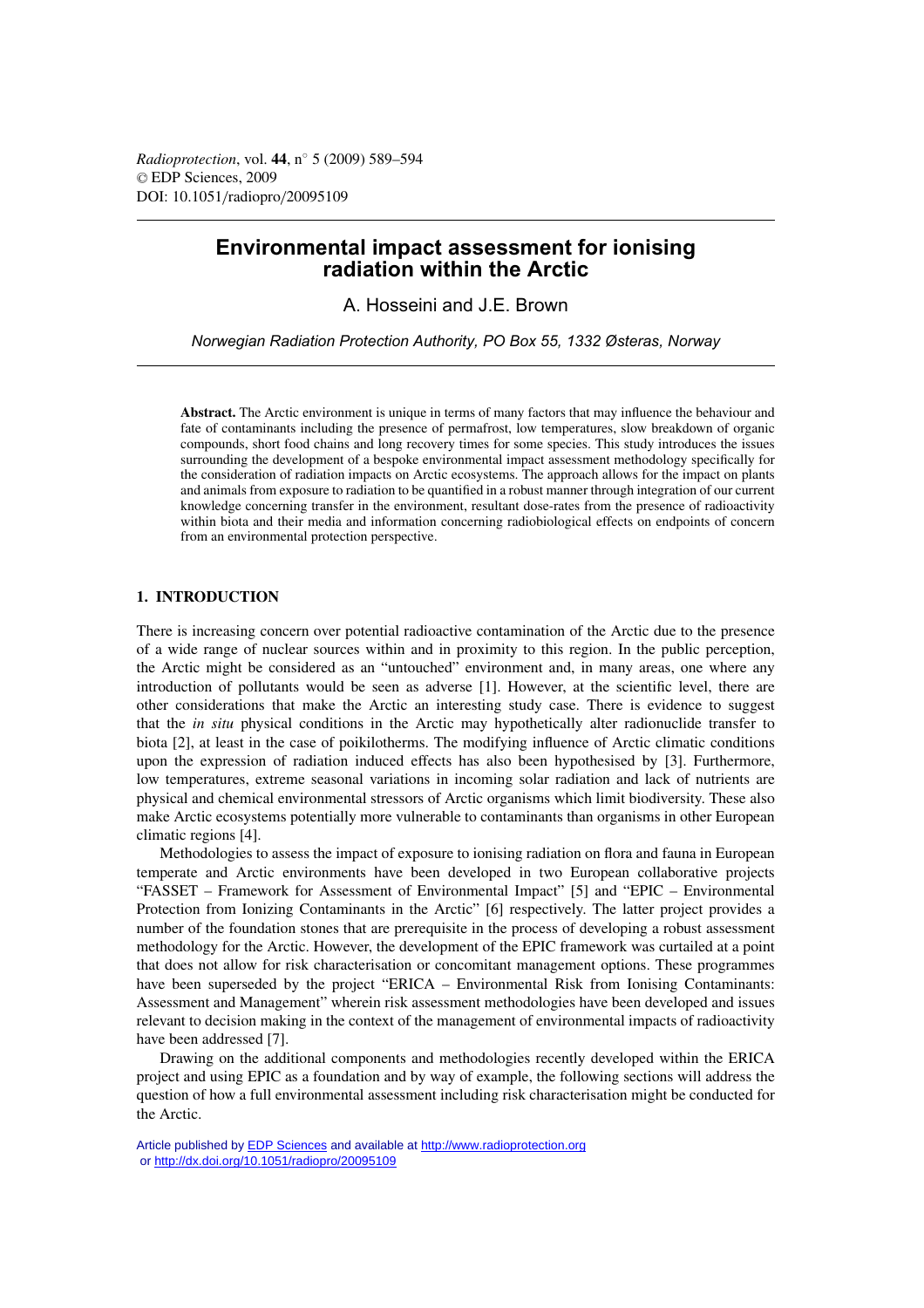#### **2. ASSESSMENT SYSTEM: AN OVERVIEW**

Generally, assessment systems are constructed of five separate stages: planning, problem formulation, assessment, risk characterisation and decision and management (see Figure 1). All components, with the exception of Decision and Management, will be addressed in this paper, although, the main emphasis will be placed upon the assessment and risk characterisation parts.



**Figure 1.** Elements in a stepwise environmental assessment and management framework [5].

# **3. LEGAL AND ETHICAL CONCERNS**

Any plan for conducting an environmental risk assessment will generally need to be checked with underlying principles and international regulations. This is necessary in order to facilitate compatibility with legislative requirement at national levels. However, the Arctic consists of territories of various nations, and as such has no overall and binding legal regime. As elsewhere, the framework for environmental protection of the Arctic is constituted by national laws. However, global treaties and norms to a larger and larger extent influence national laws – something that is undoubtedly linked to the special status of the Arctic environment discussed above. In particular, international marine treaties have influenced the domestic laws, and much of the focus of environmental protection of the Arctic has therefore been marine conservation [6].

Regarding the ethical concerns which may arise upon the development of a system of protection, the International Atomic Energy Agency [8] has identified five basic principles, which reflect an international view or overlapping consensus. These are: conservation of habitat and species; maintenance of biodiversity; sustainability; environmental justice; and human dignity.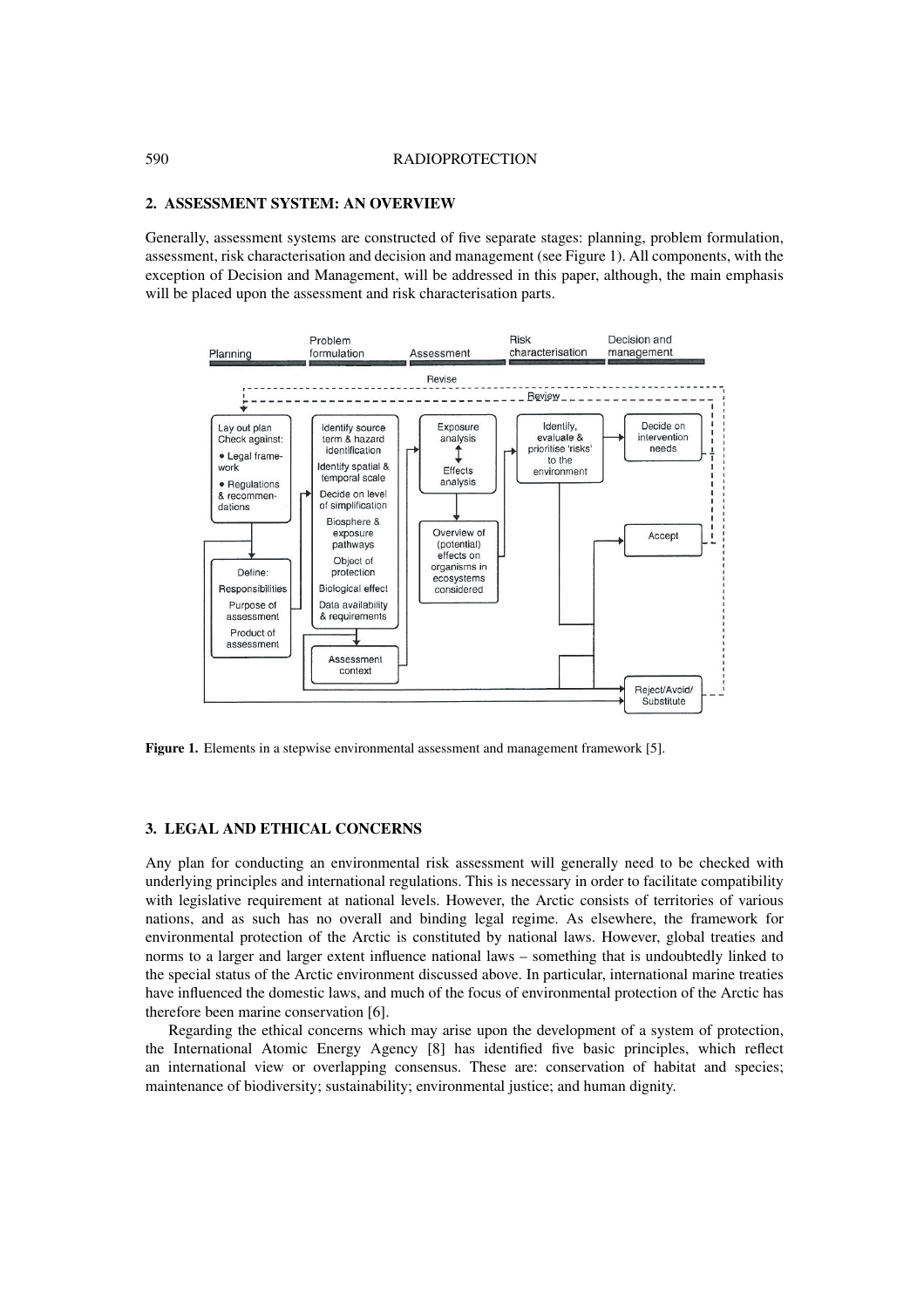#### ECORAD 2008 591

# **4. PROBLEM FORMULATION**

The starting point for most assessment, following an extrinsic planning phase, will be the problem formulation. At this stage information on the following categories might be collated:

- (i) The radionuclides to be considered within the assessment;
- (ii) the environmental transfer and fate of selected radionuclides through aquatic and terrestrial ecosystems in the Arctic;
- (iii) the process of identifying reference Arctic biota that can be used to evaluate potential dose rates to biota in different environments;
- (iv) compilation of data on dose-effects relationships.

This information provides the background and working materials for the assessment phase.

# **5. RADIONUCLIDE TRANSFER TO BIOTA**

The starting point for the assessment can be selected to be a unit concentration in the organisms' habitat, i.e. Bq  $l^{-1}$ , Bq kg<sup>-1</sup> or Bq m<sup>-2</sup>. In the absence of monitoring data, it is assumed that the assessor will have access to appropriate models to allow activity concentrations in abiotic compartments of the environment, i.e. water, soil and/or sediment, to be calculated. The approach used in EPIC [6] and the more recent ERICA project [9, 10] in the derivation of biota concentrations from known media concentrations involves the use of equilibrium concentration ratios (CR). In the latter case, even though the generated CR databases are of more generic character, they may still prove useful in both providing Arctic relevant transfer data and methods pertinent to derivation of statistical information.

An extensive review on transfer factors was undertaken in the EPIC project [11] comprising of more than 300 publications (refereed literature, books, institute reports and conference proceedings) for the terrestrial environment, over 1300 data entries for the marine (covering Cs, Sr, Tc and Pu and 7 reference organism groups) and a modest review in the freshwater environment where CR values for <sup>137</sup>Cs (water  $\rightarrow$  muscle) and <sup>90</sup>Sr (water  $\rightarrow$  bone) have been provided for 4 species of fish from Arctic Russian lakes.

Where data are lacking on some of the parameters required for simulation of transfer, allometric relationships may provide surrogate values. The allometric approach is based on the observation that metabolic parameters, including basal metabolic rates, ingestion rates, biological half times etc., are proportional to the mass of an organism. Such models have been applied to Arctic environments for the purpose of simulating transfer. The application of a multi-compartmental model, parameterised using allometrically derived values where appropriate, has allowed the derivation of Cs and Pu CRs for several Arctic marine trophic levels [12]. The preliminary estimates agreed well with empirical datasets and demonstrated that, in some cases, the application of an equilibrium CR was highly inappropriate.

## **6. ABSORBED DOSE RATES**

The basic components of information that are required to derive dose rates to organisms are:

- (i) the activity concentrations of radionuclides in (selected) reference biota and their habitat;
- (ii) Dose Conversion Coefficients (DCCs) mapping these activity concentrations onto a dose rate and
- (iii) occupancy factors defining the time spent by biota in various surroundings within their habitats for the parameterisation of external dose calculations.

The dosimetric methods developed in EPIC [13] have been superseded by the calculation tools that are now available from the culmination of the project ERICA. Within the ERICA Assessment Tool [14] it is possible to derive user defined geometries representing a given plant or animal and thereafter derive radionuclide specific DCCs. These are, furthermore, the methods that have currently been adopted by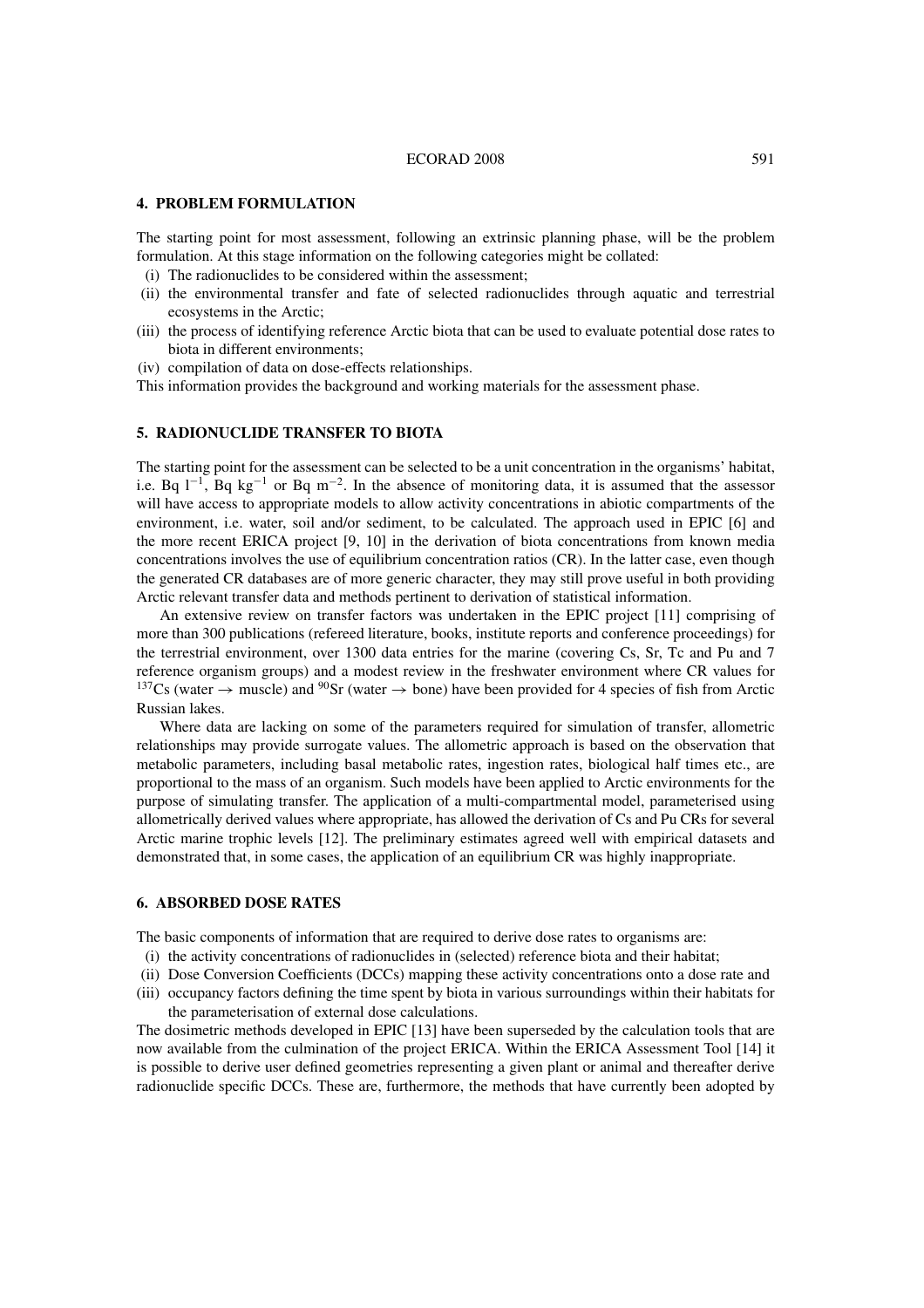#### 592 RADIOPROTECTION

the ICRP in the derivation of DCCs specifically for Reference Animal and Plants (RAPs). It should be noted that these newly available dosimetric methods have not been applied for the purpose of Arctic radiation protection frameworks. Little effort would be required to run the aforementioned dosimetric module for the lists of reference organisms generated in the EPIC project in order to bring the DCC values in line with those used by ERICA and moreover the ICRP.

# **7. IDENTIFICATION AND MANAGEMENT OF DATA GAPS**

The exposure assessment as it is presented above relies on comprehensive underpinning databases providing information on transfer through the use of CRs and dose-rates per unit concentration through the application of dose conversion coefficients. Data gaps may arise because the selected reference organism (as applied in the EPIC and ERICA approach) does not adequately represent the organism(s) of particular interest within a given study or because the radioisotope to be assessed does not form part of the default databases. The flexibility available within the recently developed ERICA Tool [14] allows these potential obstacles to be navigated in a reasonably robust manner. For filling gaps in transfer data, guidance is available (see, e.g. [9, 10]). These data gap filling methods have not been applied in any structured way to the Arctic environment. The application of such methods would provide a more robust foundation for future assessments in the Arctic and would harmonise the methods for Arctic environment with those used for temperate or world-generic systems.

# **8. PLACING THE EXPOSURE ESTIMATIONS IN CONTEXT**

There are essentially two points of reference for the purpose of assessing the potential consequences of exposures to radiation on non-human biota. These are (a) natural background dose rates and (b) dose rates known to have specific biological effects on individual organisms [15]. Bands of derived consideration levels for reference fauna and flora are also proposed by ICRP and these could be compiled by combining information on logarithmic bands of dose rates relative to normal natural background dose rates, in conjunction with information on dose rates that may have an adverse effect on reproductive success, or result in early mortality (or cause morbidity), or are likely to result in scorable DNA damage for such organisms [16].

The typical dose rates of natural background exposure for different types of organisms in the Arctic are discussed by [3]. These dose rates have been derived using data on the activity concentrations of natural radionuclides in the Arctic aquatic ecosystems for several reference organism groups. Terrestrial background radiation dose-rates have been particularly poorly characterised. However, some new information on terrestrial background dose-rates is likely to become available through the work of [17] but as is often the case, the dose-rates derived are based primarily on information from temperate environments. Whether these values are directly relevant for Arctic systems is debatable.

Although direct data on radiation effects in the Arctic are rather scarce, some peculiarities in manifestation of radiation effects can be expected in the Arctic organisms as oppose to organisms inhabiting temperate environments. The development of radiation effects in Arctic poikilothermic (or hibernating) organisms is expected to occur more slowly, because of low environmental temperatures. On the other hand, the repair of radiation damage in cells and tissues is not effective at very low temperatures. Lesions in the cooled organisms (e.g. poikilothermic or hibernating animals) are latent. However, if organisms become warm, lesions are rapidly revealed. As a result, radiation effects may not appear during the winter period, and manifest themselves intensively during the warm season. High concentrations of lipids in the Arctic animals may be expected to increase the radiosensitivity, since chemical products of lipidoperoxidation produced by irradiation are toxic for organisms [3].

Many of the data generated in the EPIC project have been included within the ERICA effect database, FREDERICA [18]. Although the database mostly includes information on plants and animals that are not indigenous to the Arctic, it still constitutes an important source of reference in the evaluation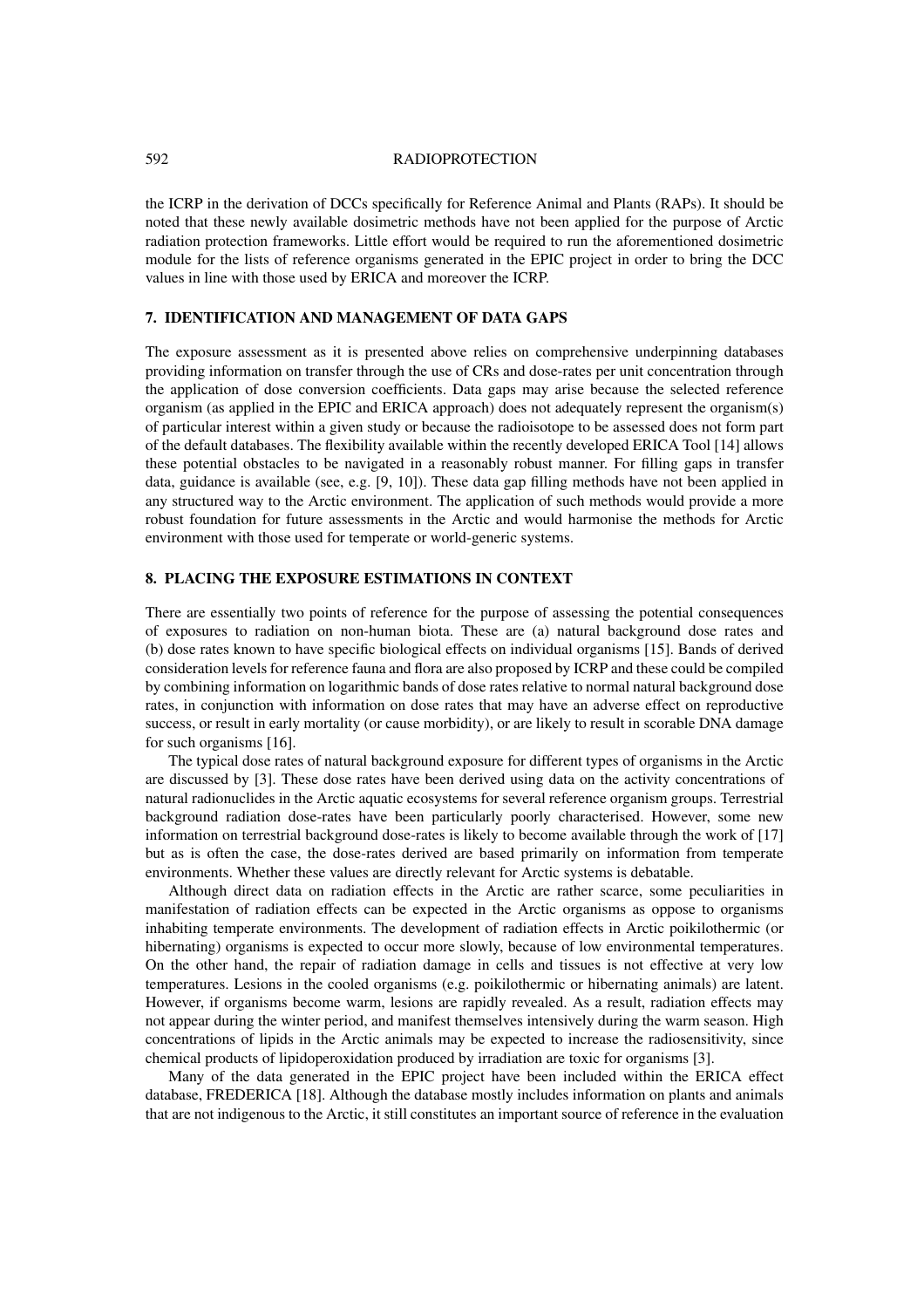#### ECORAD 2008 593

of any environmental impact arising from radiation exposure in the Arctic. However, the extrapolation of dose-effects data from predominately temperate conditions to the severe conditions associated with the Arctic may require some caution and, in the case of deriving limits, the application of appropriate safety factors.

### **9. RISK CHARACTERISATION**

In order to estimate the probability, including concomitant uncertainties, of effects in the environment from exposures to ionising radiation, probabilistic approaches can be applied. Such methods require the assignment of probability distribution functions (pdfs) to uncertain variables. There are a number of ways of assigning a pdf, inter alia, distribution fitting, maximum entropy method, Bayesian inference and expert elicitation. The method to choose depends upon the availability and quality of data and the appropriate probability distribution type should be selected on a case-by-case basis. However, experience has shown that the uncertainty of radioecological data e.g. concentration ratios (CRs) and distribution coefficients  $(K_d s)$ , are often well fitted by lognormal distributions.

Once parameters have been assigned suitable distributions, Monte Carlo analysis may be used to quantify the uncertainties of the estimations by propagating the uncertainties in the input and parameters through the model. The approach outlined here has been applied within the framework of the ERICA project as discussed by [19].This approach has currently not been applied to the Arctic for lack of underlying information that might allow pdfs to be defined for the parameters used in the risk characterisation. Primarily this point relates to the lack of statistical information for the CR values collated within the EPIC project.

# **10. AVAILABLE ASSESSMENT TOOLS**

Software tools are available that allow environmental impact assessments to be conducted in a structured self-contained manner. The 2 most pertinent examples are given below:

- The RESRAD-BIOTA code (available from http://www.ead.anl.gov/resrad) was designed to be consistent with, and provide a tool for, implementing the graded approach for biota dose assessment [20]. The code includes a kinetic-allometric approach to estimate the transfer of radionuclides to animals.
- The ERICA Tool is a computerised, flexible software system that has a structure based upon the ERICA Integrated Assessment tiered approach to assessing the radiological risk to biota (available from http://www.project.facilia.se/erica/download.html). The Tool guides the user through the assessment process, recording information and decisions and allowing the necessary calculations to be performed to estimate risks to selected biota. Results from the Tool can be put into context using incorporated data on dose-effects relationships and background dose-rates [14].

Either one of these tools could be applied to Arctic environments for selected scenarios in a straightforward manner. This would require, however, an adaptation of existing parametric data to account for Arctic specific conditions, primarily in relation to transfer datasets and dosimetric parameters reflecting Arctic reference organisms.

# **11. NEEDS FOR FURTHER DEVELOPMENT OF ASSESSMENT METHODOLOGY**

Despite the availability of large data sets, there exist considerable information gaps with regards to transfer of radionuclides in the Arctic environment and the effects of chronic exposure on the Arctic wildlife. Existing data concerning transfer in Arctic environment have not been collated in such a way as to lend themselves to probabilistic approaches. Nor have the most recently developed dosimetric methods been applied to the situation present in the Arctic. Hypothesis concerning the greater vulnerability of Arctic plants and animals to exposures to ionising radiation have not been tested nor